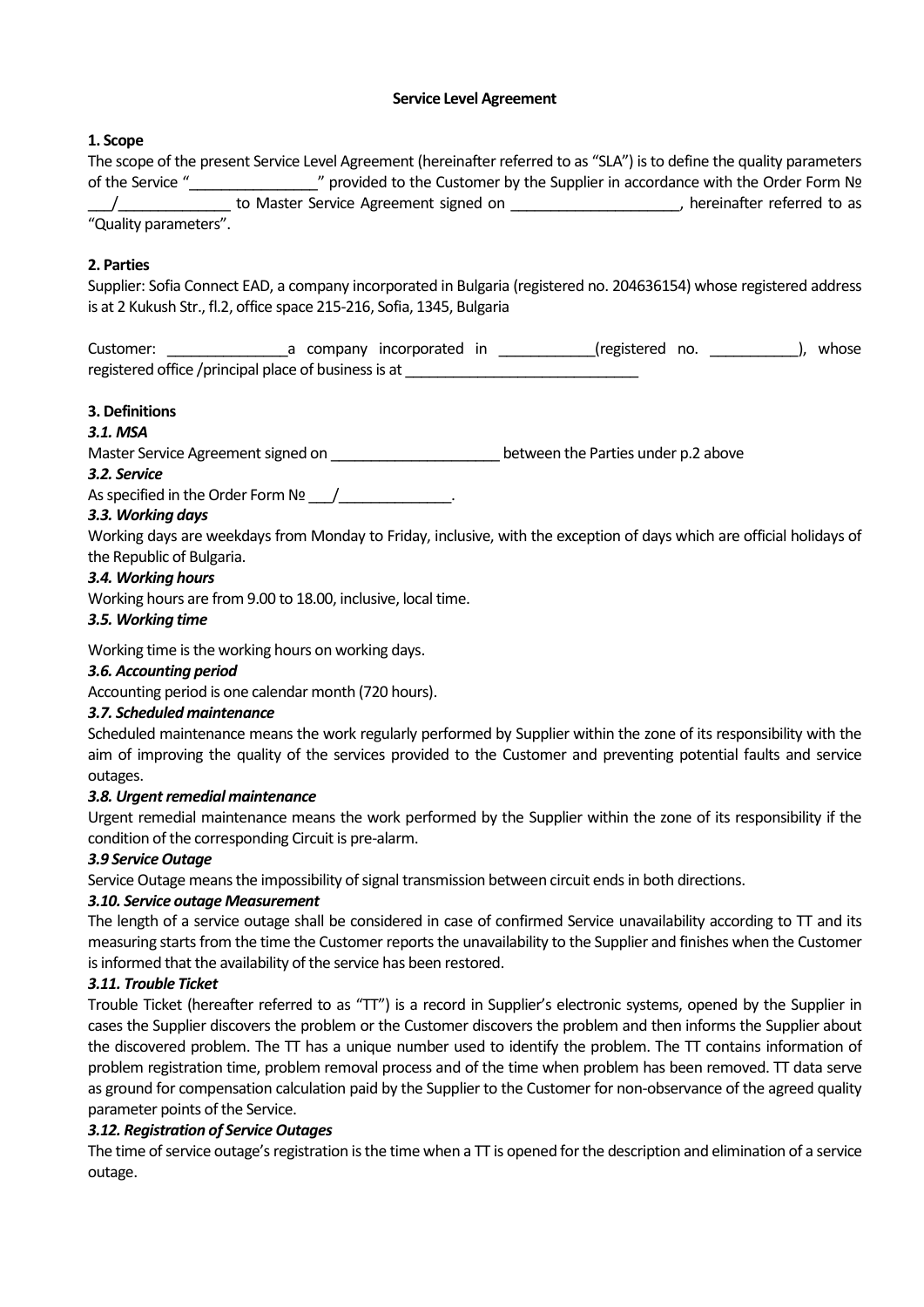## *3.13. Commencement of the Work to Eliminate Service Outage*

Commencement of the work to eliminate a service outage means the time when Supplier commences elimination of a service outage after such outage has been registered (TT has been opened), i.e., when concrete actions are taken to restore the availability of the service.

#### *3.14. Time To Response*

Time to response means the length of a time interval between registration of a service outage by the Supplier (TT opening) and informing the Customer's representative about commencement of the work by the Supplier to eliminate such outage, averaged through Accounting Period.

## *3.15. Mean Time To Resolve (MTTR)*

Mean Time To Resolve means the period that lasts from commencement of the work to eliminate a service outage to the time when Supplier's representative informs the Customer's representative that the service outage has been eliminated, averaged through Accounting Period.

If, after the elimination of a service outage, the Supplier's representative fails to contact the Customer by telephone or e-mail:

- The Customer shall be deemed informed about elimination of the service outage
- The service outage shall be deemed eliminated.

## *3.16. Service Availability*

The service is available when transmission of signals between circuit ends is possible in both directions. The service is unavailable when transmission of signals between circuit ends is impossible in both directions. Service availability is measured and reported on a per circuit basis.

#### **4.** *Application Criteria*

4.1. Service Availability parameter is maintained by the Supplier between the ends of the circuit in the zone of its responsibility where the Supplier monitoring system controls the above mentioned parameter.

4.2. In the calculation of the Service Availability the following time intervals shall not be regarded a service outages and shall not be ground for the Customer to claim payment re-calculation:

- Service outages due to scheduled maintenance performance and urgent remedial maintenance, which do not exceed 8 (eight) hours.
- Time taken by the Supplier to gain access to the equipment located on the Customer's territory.
- Interruptions in the provision of the service due to suspension or termination of the provision of the service, agreed with the Customer.
- Service outages caused by intentional or unintentional actions of the Customer.
- Service outages and delays in restoration of service availability due to the refusal or inability of the Customer to provide assistance to Supplier's personnel in accordance with cl. 6 hereof, in the identification and removal of faults.
- Service outages and delays in restoration of service availability due to the power outages in the Customer's building.

# **5. Supplier's Obligations**

#### *5.1. Scheduled maintenance*

Supplier shall carry out, to the extent technically practicable, the scheduled maintenance within time intervals outside the Working Hours and coordinate this outage time with Customer whenever possible.

Supplier shall inform the Customer about the planned scheduled maintenance by e-mail not later than 5 (five) calendar days (in case the planned maintenance is performed on the Supplier's network) before the actual commencement of the scheduled maintenance.

If the agreed time of notification cannot be kept due to urgency of planned maintenance, then this outage should be deemed and performed as Urgent planned maintenance.

#### *5.2. Time To Response and Mean Time To Resolve*

Supplier shall ensure the performance indicators with regard to the Time To Response and Mean Time To Resolve stated in the Annex 2 to this SLA.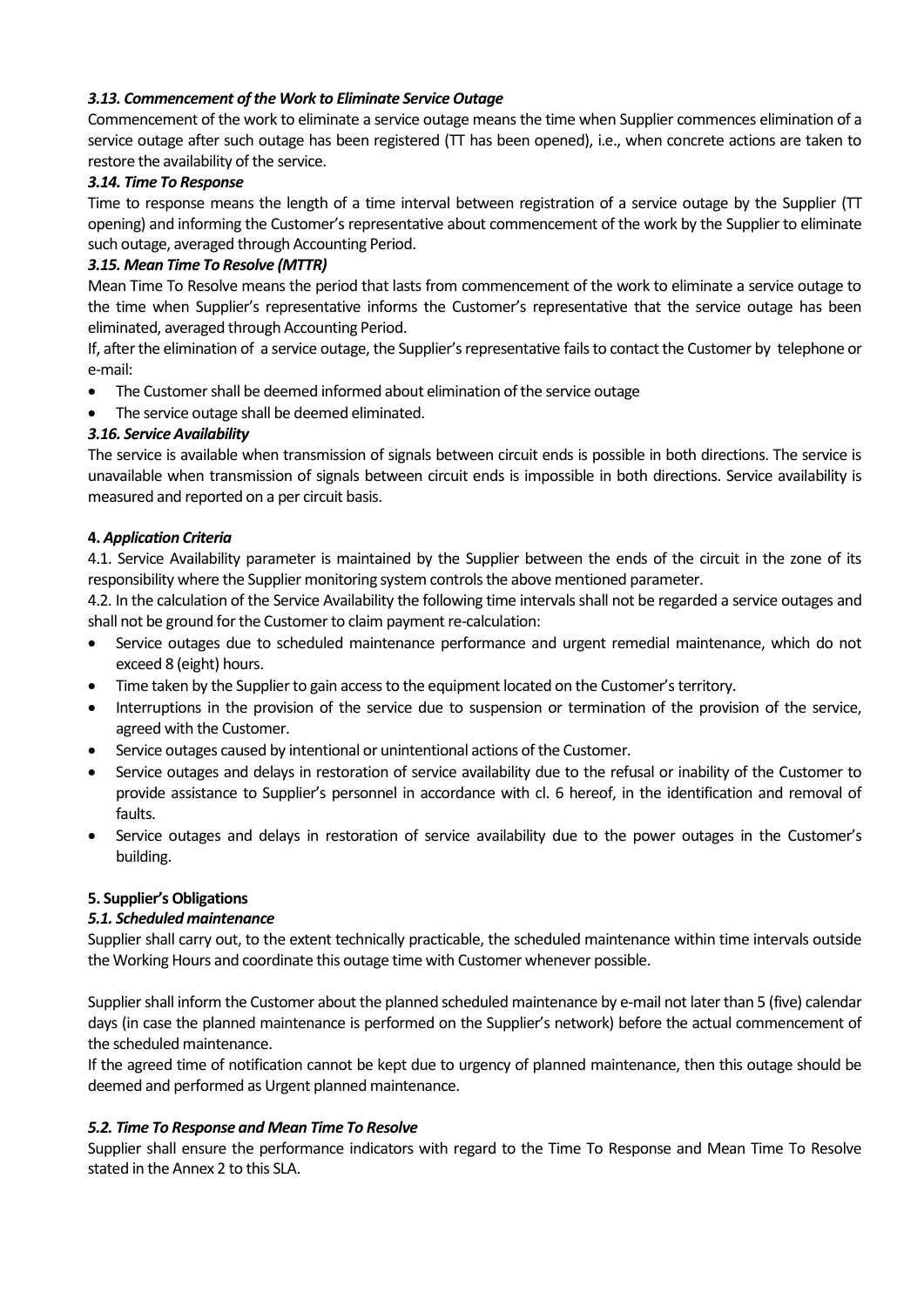## *5.3. Service Availability*

Supplier shall ensure Services Availability indicator stated in the Annexes 1/n to this SLA during the Accounting period.

## *5.4. Meetings on Service Quality*

The assigned service manager is responsible for service quality monthly report preparation, monthly fine sanction calculation, arranging, holding and documenting the meeting on service quality, and presenting recommendations on service quality improvement.

#### *6. Customer's Obligations*

The Customer shall render assistance to the Supplier in ensuring the proper quality of the provided services and in detection and elimination service outages. Namely, the Customer shall:

- allow access of Supplier's personnel to the Supplier's equipment located on the Customer's territory;
- provide round-the-clock guaranteed power supply and earthing required for the operation of Supplier's equipment at the Customer Site;
- ensure the security and integrity of the equipment used for the provision of the services;
- promptly inform the Supplier of the damage or loss of the equipment used for the provision of the services;
- arrange for the preparation and maintenance of the premises and spaces in accordance with Supplier's specifications, if such specifications are agreed upon with the Customer in this MSA.

In order to reduce the service outage time the Customer shall arrange proper training of its technical staff, sufficient for carrying out the trouble-shooting. The Customer's technical staff must:

- be accessible whenever remote trouble-shooting is to be carried out;
- have round-the-clock access to the equipment located on the Customer's territory;
- have sufficient knowledge of the Customer's technical infrastructure which allows to identify the equipment used for the provision of the services, and assist the Supplier in the performance of primary trouble-shooting by means of:
	- trouble-shooting of the power supply system;
	- trouble-shooting of cable connections;
	- Tests to check the possibility of transmission of the traffic.

The Customer shall appoint representatives responsible for rendering proper assistance to Supplier in the registration of service outages. Such representatives of the Customershall be accessible 24 hours a day, seven days a week.

# **7. Compensation**

7.1. If the Service Availability actual value does not meet the guaranteed by the Supplier value indicated in Annex 1/n to this SLA, the Customer has the right to recalculate the monthly fees for the Service in the amount stated in the Annex 1/n to this SLA.

7.2. Supplier recalculates monthly fees based on Annex 1/n to this SLA when receiving from Customer recalculation inquiry sent by email or official letter. Customer must send such inquiry before the end of the month which follows the Accounting Period. If such inquiry does not come from Customer within the time frame specified the recalculation is not carried out.

7.3. The compensation shall be credited against the billing charges for the service provided during the month which follows the Accounting period.

7.4. The maximum amount of the compensation shall not exceed 100% of the charges for the month in which the guaranteed quality parameters were not complied with.

# **8. Removal of Faults**

#### *8.1. Fault Reporting Procedure:*

Fault reports shall be sent to Supplier by following email addresses, fax or telephone:

Table №1

| Structural subdivision<br>Supplier/Customer |                          | email                 | telephone       |  |
|---------------------------------------------|--------------------------|-----------------------|-----------------|--|
|                                             | name                     |                       |                 |  |
| "Sofia Connect" EAD                         | <b>Monitoring Center</b> | noc@sofia-connect.net | +359(2) 4200300 |  |

Fault reports shall be accepted 24 hours a day, 7 days a week, 365 days a year, in English.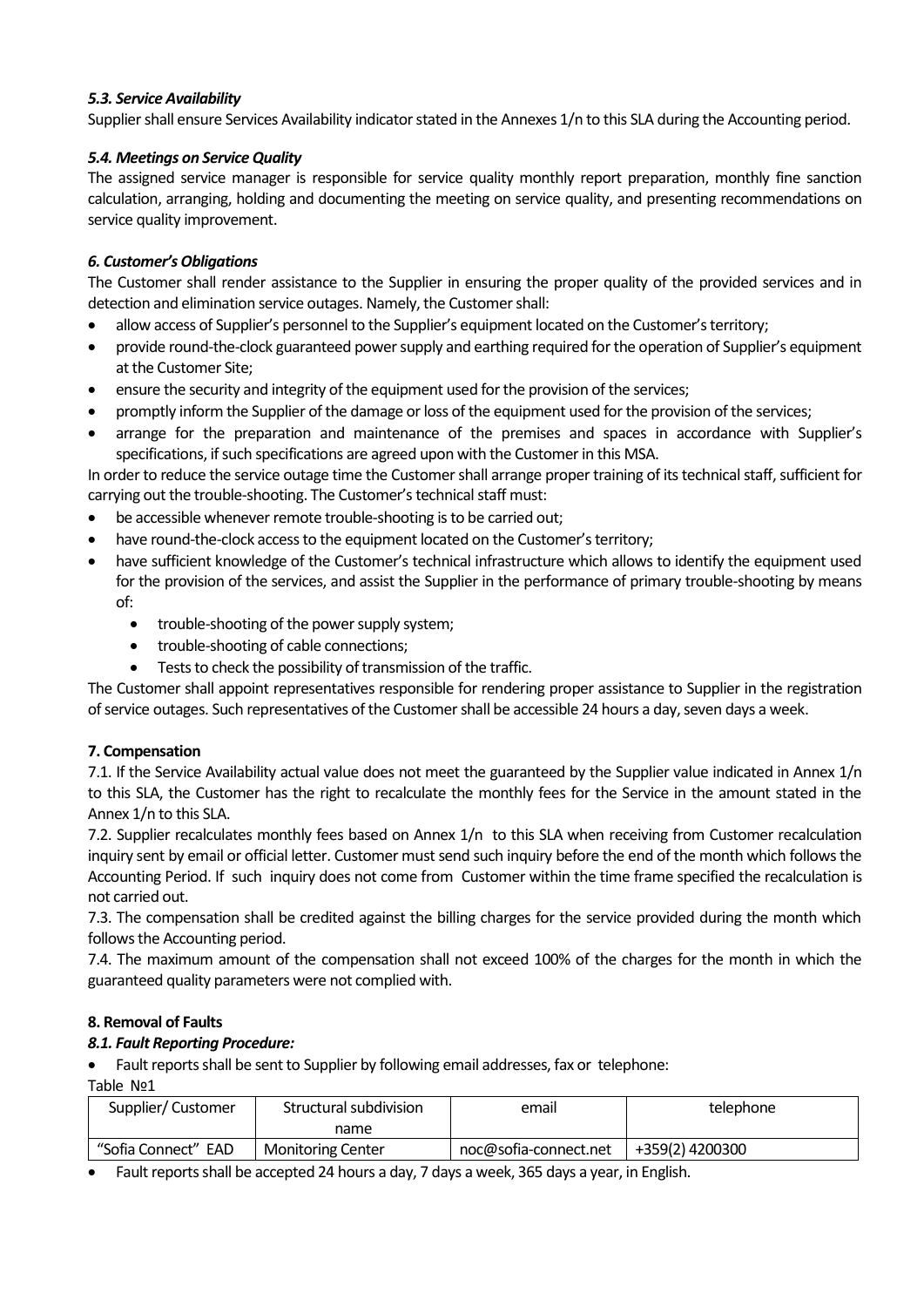For identification of the fault the report shall contain information about fault details, kind and special features of the problem, Supplier's service IDs.

## *8.2. Removal of Faults*

8.2.1. If a fault is detected by Supplier, Supplier shall open a Trouble Ticket (TT) and shall inform the Customer of this fact within thirty (30) minutes.

If a fault is detected by the Customer, the Customer shall give notice of such a fault to Supplier via contacts list presented in Table №1 or to his service manager. Based on this notice Supplier shall open a TT.

8.2.2. Removal of the fault shall commence immediately after a TT has been opened.

In case of Customer's request Supplier shall submit to the Customer report on TTs opened during the month together with monthly bill for rendered services.

If Supplier decides that the fault cannot be removed in the due time, Supplier shall agree a plan for the removal of the fault with the Customer.

After the fault has been removed Supplier shall notify the Customer of this fact by telephone and by e-mail in accordance with the contacts list given in Table 1, indicating the TT number, the time when the fault was removed and the cause of the fault. The Customer shall confirm the removal of the fault to Supplier by telephone and e-mail in accordance with the contacts given in Table 1. In case of Customer's request Supplier shall submit to the Customer reports on the operation of the systems as part of the invoicing information.

#### **9. Other Provisions**

**9.1.** The SLA shall enter into force from the day on which it is signed and shall remain in force throughout the term of the Order-form indicated above.

**9.2.** Annexes to the SLA shall form an inalienable and integral part of it:

Annex 1/n Service Level Agreement Parameters

Annex 2. Priorities and Targets

**9.3**. Modification shall be introduced in the SLA only with a mutual written consent of both Parties.

| On behalf of Company                                       | On behalf of the Company   |  |
|------------------------------------------------------------|----------------------------|--|
| Sofia Connect EAD                                          |                            |  |
| Signature                                                  | Signature                  |  |
| Name/Surname: Yuliy Nushev<br>Position: Executive director | Name/Surname:<br>Position: |  |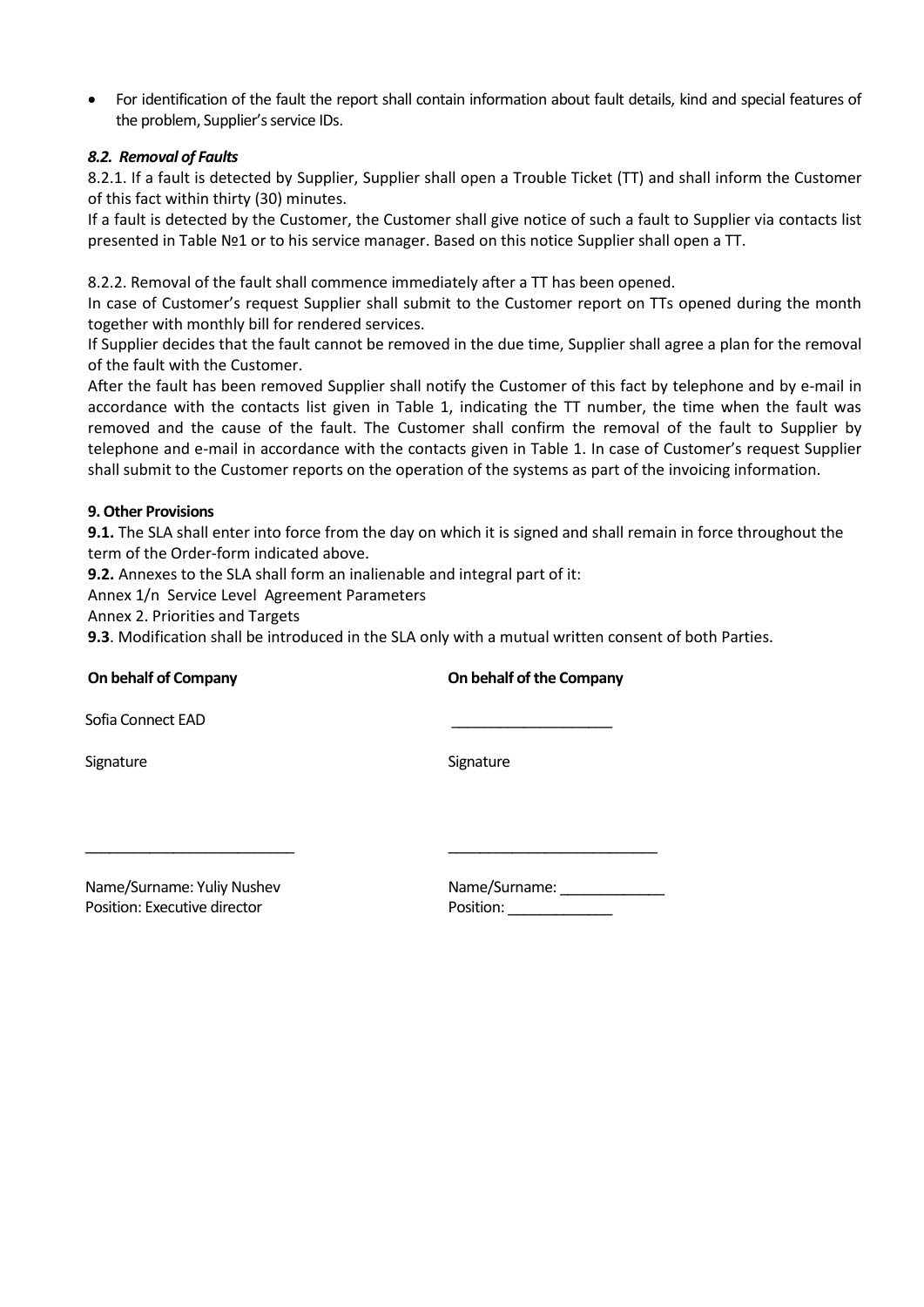**Annex №1/1 to Service Level Agreement(SLA)**

#### **SLA Parameters**

1. Service Availability

During Accounting period The Parties guarantees Service availability for the protected service of not less than 99.95 % on its network provided upon Order-form № \_\_\_\_\_\_/\_\_\_\_\_\_\_\_\_\_\_\_\_\_ to MSA signed on

Service availability in percentage is defined as ratio of the difference between Service provision total time during Accounting period and total duration of malfunctions that occurred during Accounting period to Service provision total time during Accounting period.

| <b>Measured Service Availability</b><br><u>(a)</u> |         | Re-calculation of monthly payment for<br>Service in % (percentage) of monthly |
|----------------------------------------------------|---------|-------------------------------------------------------------------------------|
| (% per month)                                      |         | payment                                                                       |
|                                                    | ≥99.95% | 0%                                                                            |
| 99.95% > availability ≥ 99.60 %                    |         |                                                                               |
|                                                    |         | 3%                                                                            |
| 99.60% > availability ≥ 99.00 %                    |         |                                                                               |
|                                                    |         | 5%                                                                            |
| 99.00% > availability ≥ 98.00 %                    |         |                                                                               |
|                                                    |         | 10%                                                                           |
| 98.00% > availability ≥ 96.30 %                    |         |                                                                               |
|                                                    |         | 15%                                                                           |
|                                                    |         |                                                                               |
| 96.30% > availability                              |         | 30%                                                                           |

**On behalf of Company** 

Sofia Connect EAD

Signature

|  |  |  |  | On behalf of the Company |
|--|--|--|--|--------------------------|
|--|--|--|--|--------------------------|

Signature

Position: Executive director example and Position: \_\_\_\_\_\_\_\_\_\_\_\_\_\_\_\_\_\_\_\_\_\_\_\_\_\_\_\_\_

\_\_\_\_\_\_\_\_\_\_\_\_\_\_\_\_\_\_\_\_\_\_\_\_\_\_

Name/Surname: Yuliy Nushev Name/Surname: \_\_\_\_\_\_\_\_\_\_\_\_\_

\_\_\_\_\_\_\_\_\_\_\_\_\_\_\_\_\_\_\_\_\_\_\_\_\_\_